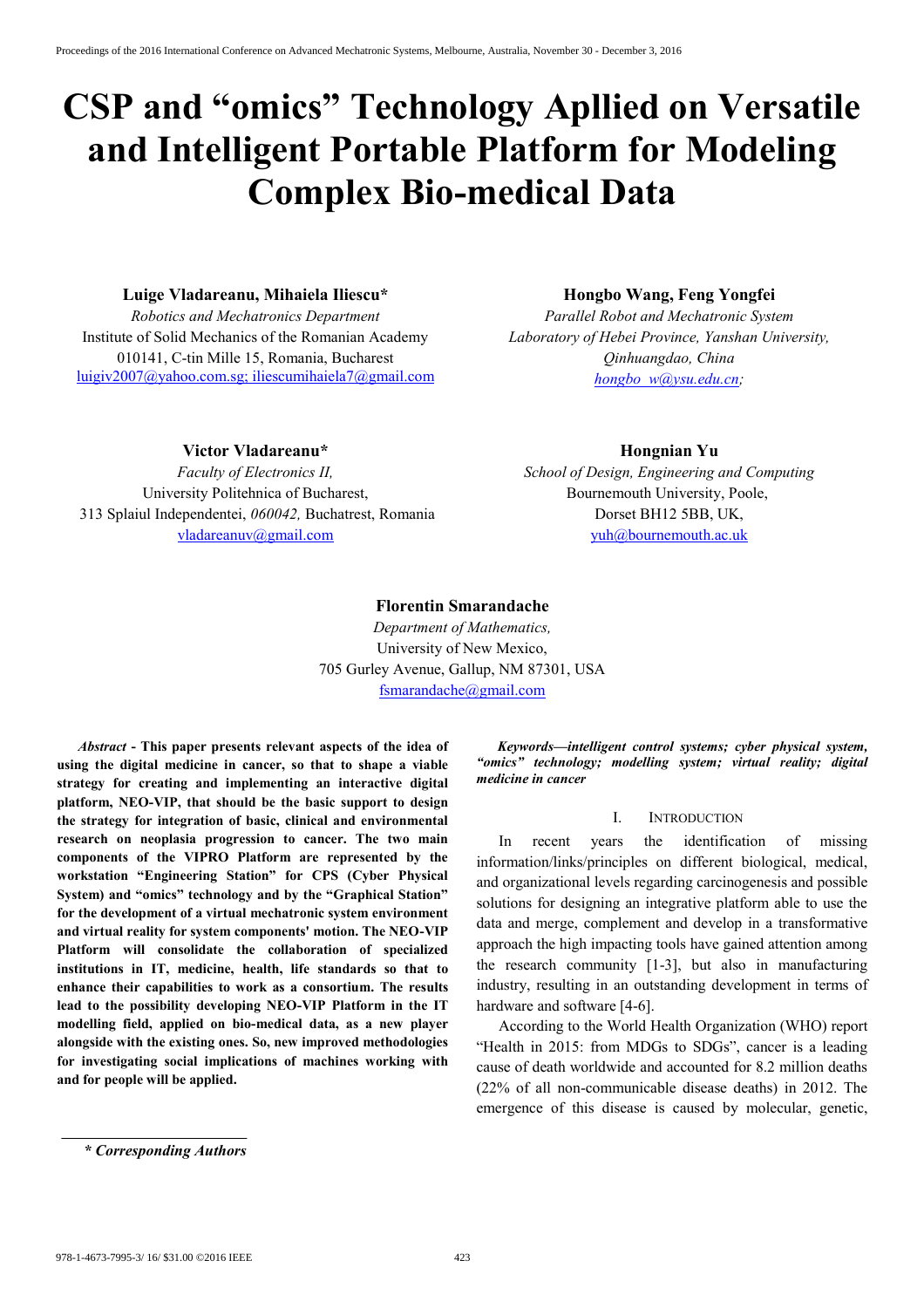epigenetic alterations and environmental factors that favor neoplasia. Cancer incidence and mortality increase with age, and both the absolute number and the percentage of the population that is older are increasing in all regions of the globe. Dealing with a context characterized by ageing populations, rapid urbanization and globalization of markets that promote inactivity and unhealthy diets is a priority for WHO that will focus on the development and implementation of strong national plans that emphasize prevention and treatment access for all [7, 8].

The paper main objective is that of supporting the use of digital medicine in cancer, so that to shape a viable strategy for creating and implementing an interactive digital platform that should be the basic support, to design the strategy for integration of basic, clinical and environmental research on neoplasia progression to cancer.

The paper main objective supporting the use of digital medicine in cancer, is to shape a viable strategy for creating and implementing an interactive digital platform, and to design the strategy to integrate basic, clinical and environmental research on neoplasia progression to cancer and use the support of the NEO-VIP platform, by developing of the VIPRO Platform [9-11], to progress beyond the state of art.

A lot of initiatives were launched in the last decade in the purpose of coordinating research projects that have the common aim to elucidate comprehensively mainly the genomic changes present in many forms of cancers. One of these initiatives, the International Cancer Genome Consortium (ICGC) was launched in 2010 [12] with the scope to generate comprehensive database of genomic abnormalities (somatic mutations, abnormal expression of genes, epigenetic modifications) in tumors from 50 different cancer types and/or subtypes which are of clinical and societal importance and make the data available to the entire research community.

In United States exists a wide interest in developing databases on different types of cancers that would be fit to be connected and explored by a the new integrative NEO-VIP Platform presented in paper. The NAR Database (https://www.oxfordjournals.org/our\_journals/nar/database/sub cat/8/33) provides a summary of the most known and used databases grouped on categories addressing to genomic, trascriptomic, and proteomic-field, and also library databases on several others domains.

Most of existing databases are "niche specific" and an represent integration approach of different "omics" with suggestions for treatment or adequate nutrition to minimize the risks of cancer development , so this is why they might be very useful for clinical practice and ultimately to the patients. To the best of our knowledge, none of the existing databases focus on the early detection of neoplastic transformation and none of them relates to the prevention.

The innovative NEO-VIP platform, developed as open architecture system and adaptive networks integrates Future Internet Systems vision enabling: cyber-physical systems by adaptive networks, intelligent network control systems, human in the loop principles, data mining, big data, intelligent control interfaces, network quality of service, shared resources and distributed server network - remote control and e-learning users by interconnected global clouds. Based on all the above, the challenges and, therefore, expected progress of NEO-VIP are its ability to be interactive, integrated and competitive with scientific research DMC (Digital Medicine for Cancer) platforms such as ICGC Data Portal, TCGA Data Portal, NCI Genomic Data Commons (GDC) thus supporting the ITfoM (IT Future of Medicine) concepts.

## II. CSP AND OMICS TECHNOLOGY APLLIED ON NEO-VIP PLATFORM

NEO-VIP is extendable for integration, testing and experimenting clinical research on neoplasia progression through building an open architecture system and adaptive networks, combining the expertise of a team of specialists in biomedical engineering, electronics, mathematics, computer sciences with the expertise of a diverse group of researchers in different oncologic specialties (hematologic, head and neck, breast, hepatic, gastric, pancreatic, lung, cervical), immunology, pharmacogenomics. NEO-VIP will facilitate new ways to corroborate data to produce predictive models of neoplastic transformation and prevention and nucleate scientific groups that will be able to answer the extremely complex problems posed by oncogenesis. The computational platform NEO-VIP developed in this project is based on the virtual projection method [9, 13- 15].

Human remotely controlled intelligent networks, are estimated to have an increasingly significant role in events that could put at risk human lives. This is why, the development of an Interactive and Versatile Intelligent Portable Platform, NEO-VIPP is of high benefit. This platform should be able to integrate clinical research on neoplasia progression to cancer and fit these data in predictive patterns of oncogenesis. Nowadays neoplasia research encounters some barriers that prevent researchers from completely exploring all the genomic data available, thus impeding progress. Some of these weaknesses are mentioned next

• Neoplasia data that would be available from various projects, clinical trials, and neoplasia tests are stored on various media with secured management systems, for accessing these data.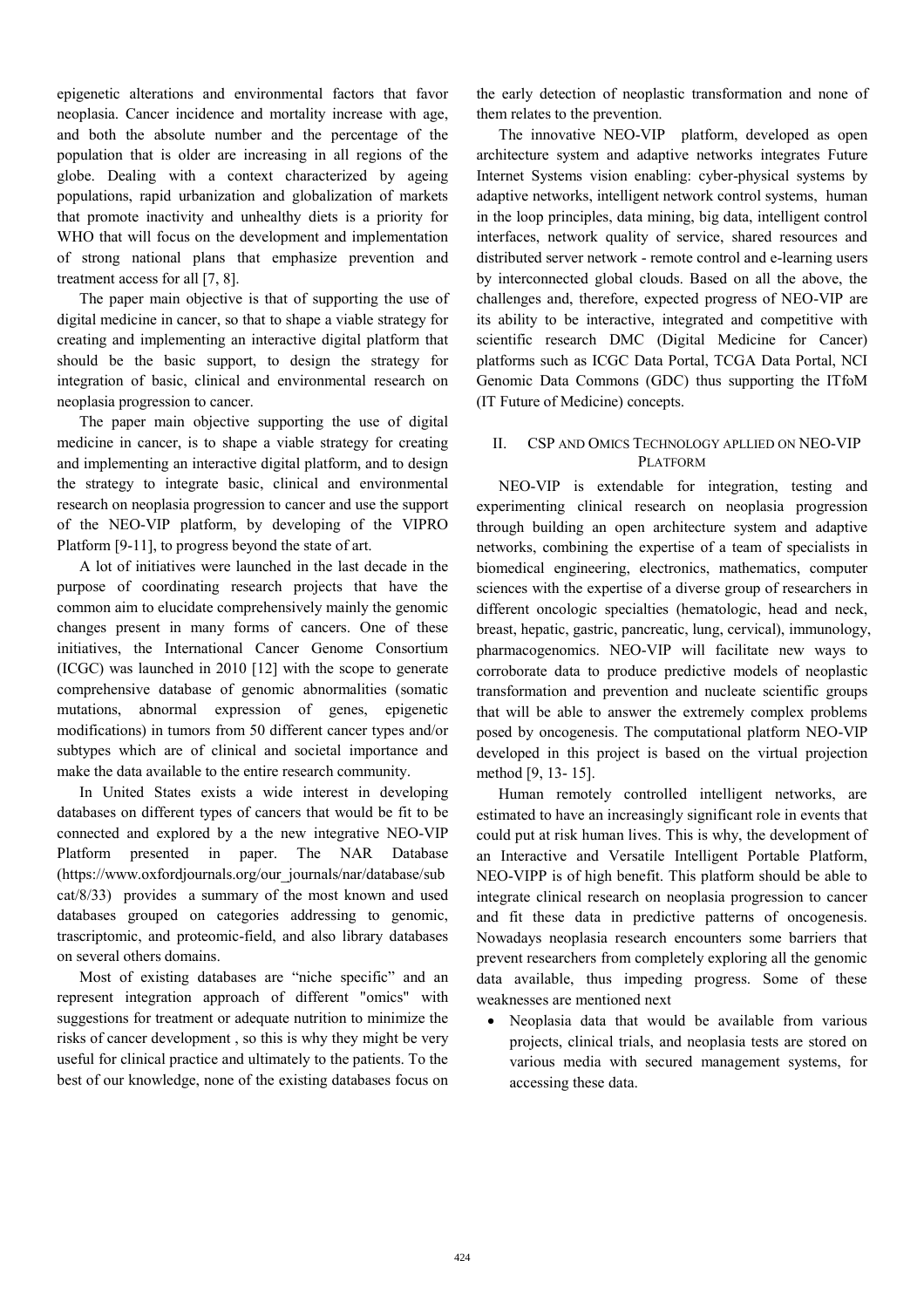- Neoplasia data are many times generated by different methods, so that even if two different datasets are explored, the researcher cannot use both in the same time
- Large size of datasets files, difficult access to efficient storage media and specific software represent a barriers for researchers to get efficient knowledge and information.

The Versatile, Intelligent, Portable NEO-VIPP platform breaks down these barriers by bringing neoplasia progression datasets and associated clinical data into one location that any researcher may access, and "harmonizing" the data so that datasets that were generated with different protocols can be studied side by side. These data are available by modern computing and network technology, so that NEO-VIPP enables any researcher to study, search and ask new and fundamental questions about cancer.

As foster of large scale cooperation at the European level is the development of an e-learning and remote-control platform that should enable community interested in the topic and longterm plans to further develop research and innovation. This, in fact, is the tool of ensuring the ability of continuously learning, adapting and improving in "real world" complex environments, modeling in real time the information gathered by "**omics**" technologies, clinical, imaging so as to provide support in "big data" management and development of international clusters able to process the information in an unifying vision. This way, networking activities will be in good balance with scientific and technical activities contributing equally to advance the scientific research and to improve people life by prevention of neoplasia progression to cancer.

The VIPRO architecture for humanoid and cooperative robots [9, 11], is extendable for integration, testing and experimenting clinical research on neoplasia progression through building an open architecture system and adaptive networks over the classic control system, as shown in Figure 1. The virtual platform developed and extended, NEO-VIPP, is the tool for transforming data in knowledge on oncogenesis and use it in personalized/precision medicine. The need to manage all behaviours and interactions is solved by developing a new interface for intelligent control based on advanced control strategies, such as extended control (Extenics), neutrosophic control, human adaptive mechatronics, implemented by high speed processing IT&C techniques in real time communication for a high amount of data processing, including a remote control  $\&$  e-learning component and an adaptive networked control. This will allow the development of new methodologies, evaluation metrics, test platforms, reproducibility of experiments, novel approaches to academia-industry co-operation for enabling disruptive product and process innovation and last but not least an inter-academic network for research and modeling complex bio-medical data for neoplasia early diagnosis of progression and management towards personalized medicine.



Fig. 1. Architecture of the NEO-VIP Platform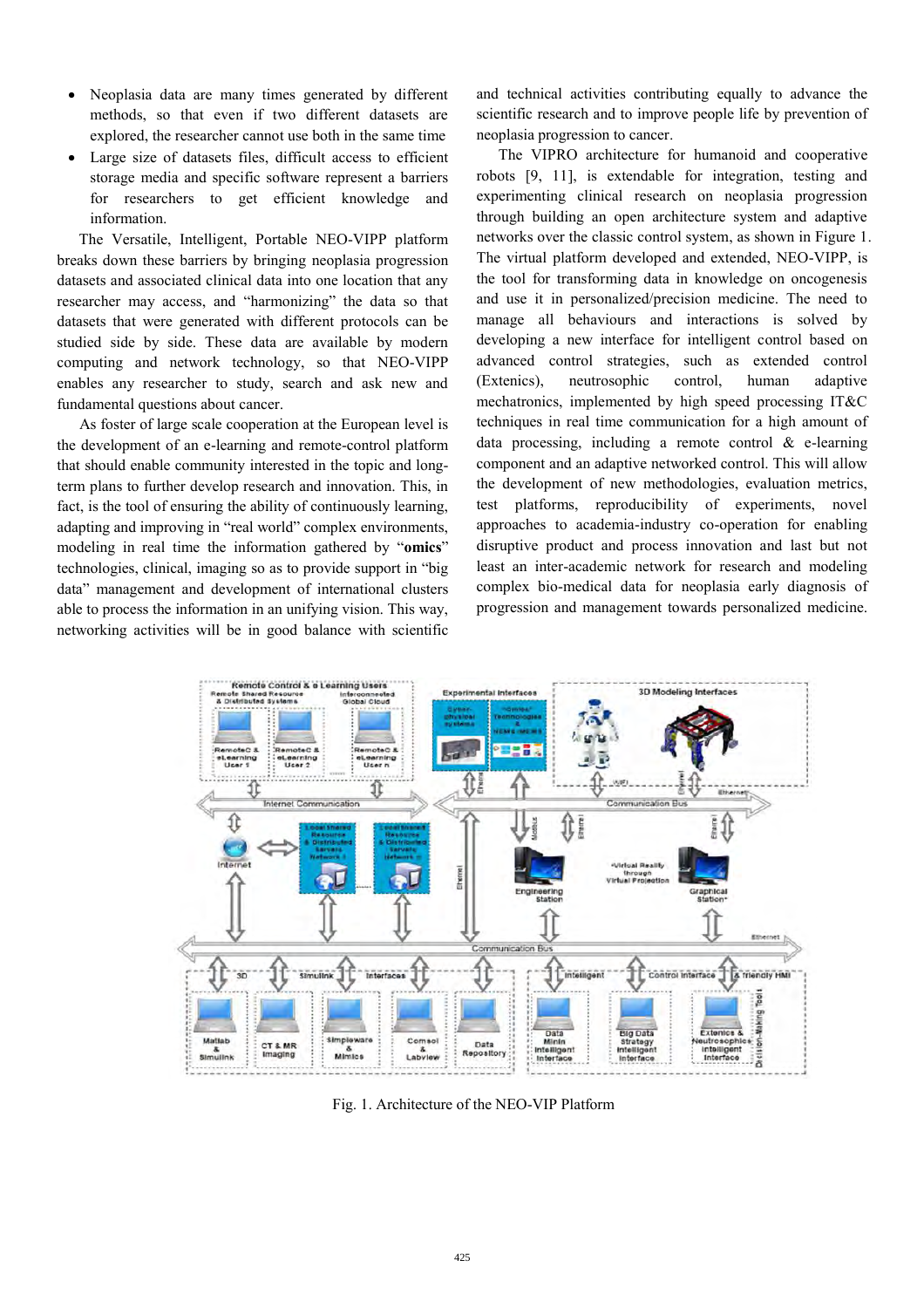The NEO-VIPP innovative platform will be competitive with other similar DMC virtual application platforms, ICGC Data Portal, TCGA Data Portal, NCI Genomic Data Commons (GDC), or the powerful worldwide platforms for CAD applications (SolidWorks), medical imaging reconstruction (Simpleware, Mimics), multiphysics numerical modeling (Comsol), mathematical and biomedical modeling (Matlab+Simulink, Mathematica), virtual instrumentation and measurements (Labview), or virtual reality environment (Coreograph, Webot, USARSIM, V-RAP), but additionally to these platforms, it enables the design, test and experimentation by intelligent control methods in real time integrating classical control in modelling and simulation [16-18].

 The VIPRO Platform architecture for modelling and simulation of mobile robots is based on the virtual projection method, through which robotics and mechatronics systems are developed in a virtual environment.

The technical solution, presented in an open architecture real time control structure, contains the main modules of the VIPRO Platform. The intelligent control interface module uses advanced control strategies adapted to the research environment such as research data mining, big data or decision control through extenics [19-20], neutrosophic logics control [21-23], etc., implemented through computational techniques for fast processing and real time communication. The following intelligent control interfaces have been designed and implemented on the NEO-VIP Platform: data mining intelligent interface, big data strategy intelligent interface, extenics & neutrosophic intelligent interface.

The two main components of the VIPRO Platform are represented by the workstation "Engineering Station" for CPS (Cyber Physical System) and "omics" Technology and by the "Graphical Station" for the development of a virtual robot environment and virtual reality for system motion.

The NEO-VIP Platform has allotted 5 user stations dedicated to simulation using data repository, Comsol & Labview, Simpleware & Mimics, CT&MR Imagingor Matlab &Simulink.

For remote control in establishing the e-learning component of the NEO-VIP Platform, a PC server was integrated to ensure large data traffic for internet communication, with two addition workstations for end-user applications.

 The "Engineering Station" component is mainly aimed at integrating the AC500 development environment for programmable automate (PLC) applications, control of the CPS application through the virtual projection method and decision testing of the intelligent neutrosophic control, extenics control, and dynamic hybrid force position control DHFPC interfaces.

After testing, these are integrated in real-time control of a new CPS or "omics" technology with improved system performance through the Graphical Station, as follows: for multi-users through the components of the NEO-VIP Platform consisting of Remote Control  $\&$  eLearning User1, Remote Control&eLearning User2 or individually through the NEO-VIP Platform components consisting of the dedicated intelligent interfaces on the Notebook workstations, namely simulation by data repository, Comsol & Labview, Simpleware & Mimics, CT&MR Imaging or Matlab & Simulink or intelligent interfaces: neutrosophic, extenics and DHFPC interfaces.

NEO-VIPP is an innovative platform which makes the difference from existing ones in that it is the only one which ensures real-time testing and experimentation on its own real time control system and adaptive networked control for remote users through e-learning & remote communication in addition to the design, modelling and simulation facilitated by scientific research platforms such as ICGC Data Portal, TCGA Data Portal, NCI Genomic Data Commons (GDC), being integrated into the DMC platforms through using the ITfoM (IT Future of Medicine) concepts.

The NEO-VIPP platform is more than just a data repository; it will continue to evolve by encouraging scientists to submit the data for early diagnosis of **neo**plasia progression from their own investigations. When researchers submit data to the NEO-VIPP, they will be able to access and, analyze all NEO-VIPP available datasets in neoplasia, while further expanding these resources to the cancer research community.

The NEO-VIPP will also house data from a new era of NCI programs that will sequence the DNA of patients enrolled in clinical trials. These datasets will lead to a much deeper understanding of which therapies are most effective for individual neoplasia patients. There is also to be developed an interface to e-Health Literacy that ensures that data and results from NEO\_VIPP will be accessed, explored and applied by all interested people.

Each new datasets entry to NEO-VIPP will evolve into a smarter, more comprehensive knowledge base that will foster important achievements in neoplasia research. It will increase the success of neoplasia early diagnosis and management, basically from Virtual Patient" health models to personalized cancer treatment.

Personalized treatment may benefit of using reliable biomedical numerical models concerning patient-specific, morphologically realistic computational domains (built out of medical MRI, CT, PET, Doppler, etc. images) that present detailed and accurate virtualizations of organs, tissues or regions of interest (ROI) that may produce results, which can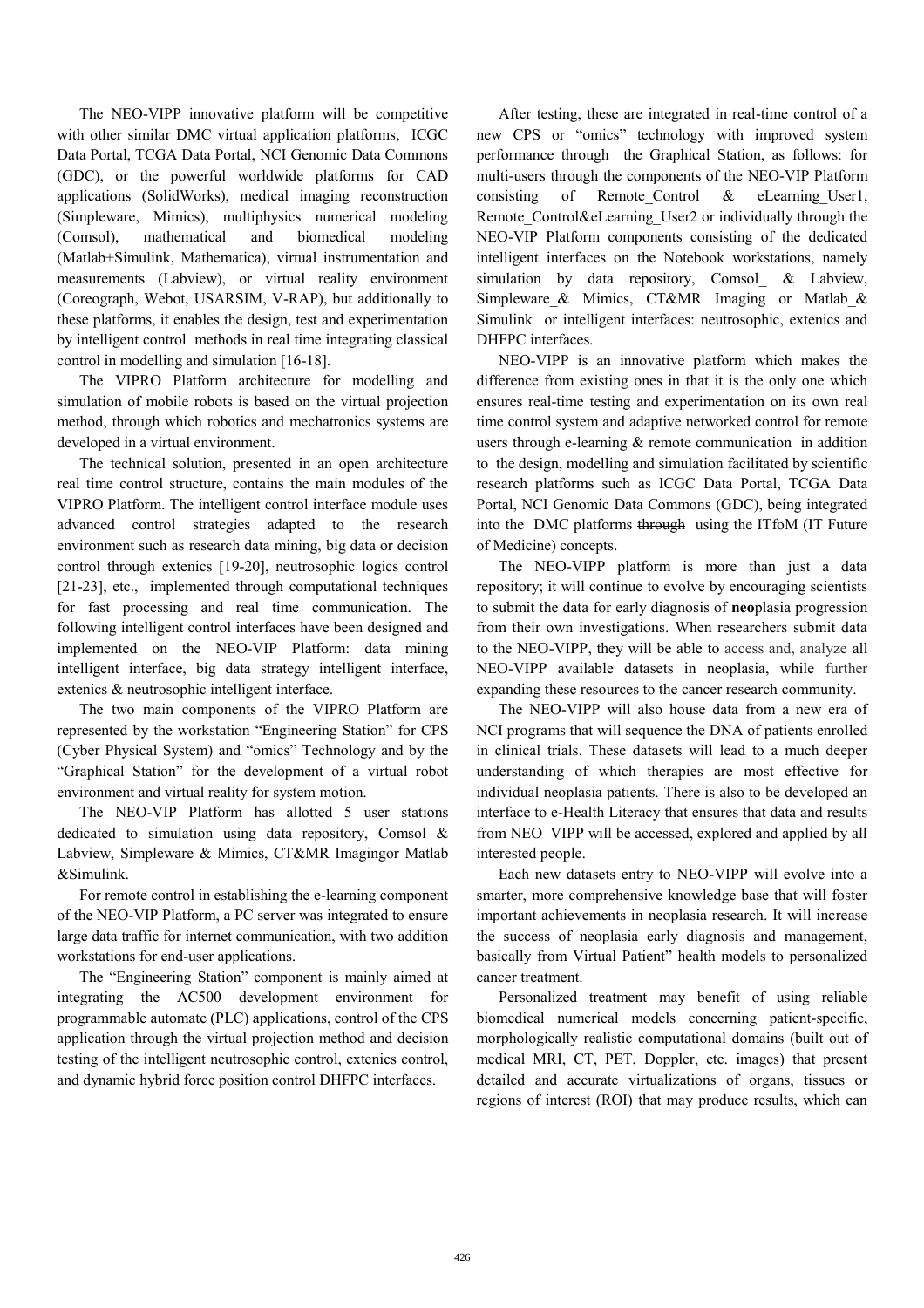be checked against experimental data. Along this path, medication delivery through existing or yet to be accepted techniques (*e.g.*, magnetic drug targeting, general or localized hyperthermia) may be explored.

#### III. RESULTES AND CONCLUSIONS

NEO-VIP Platform aims to demonstrate and validate the usability and benefit of DMC in healthcare as well as to enable stockholders to adopt and implement models, strategy and the platform.

The platform represent a tool and a warrant of sustainable learning, testing, adjusting and improving in "real world" various complex environments, mining data gathered from H2020 research programs such as FET (Future and Emerging Technologies) and HDCW (Health, Demographic Change and Wellbeing). It should also enable real time modeling of the information got from "omics" technologies, validation by multinational and multidisciplinary scientists work, appropriate link with various medical, imaging, environmental exposure data, in predictive patient treatment algorithms and strategies for patient management.

New enabling methodologies, and techniques, relying inclusively on medical physics, statistical and applied mathematics (methods, protocols and algorithms, implementation; procedures for data mining; procedures for exploring, handling and connecting big data, etc.), and biomedical engineering, developed by NEO-VIP Platform, may be needed to provide the patient-related approach in DMC.

To provide the patient-related approach in Digital Medicine for Cancer, the NEO\_VIPP platform would represent a reliable tool for providing vital support to "big data" management so that data processing in an unified vision to be ensured.

The platform aims to bring high value and positive impact on accessing, exploring and management of impressive amount of data generated by research prevention, detection, treatment and management of neoplasia and its associated diseases. Establishing original links, by the NEO-VIP Platform, between novel genomic alterations in oncogenesis, is estimated to make possible the identification of new, relevant biomarkers and, consequently to indicate new ways of cancer therapy.

At the same time, NEO-VIP Platform allows in a dynamic way, our understanding of the causes and mechanisms underlying healthy ageing and disease, providing opportunity an approach for multiscale modeling in real time the information gathered by "omics" technologies, clinical, imaging, nutritional, and environmental exposure data, in predictive algorithms and personalized strategies for patient management, completing and increasing the impact of the existing initiatives in disease prevention, detection, treatment and management.

Multidisciplinary, large scale cooperation in the development and implementation of the NEO\_VIP Platform, will establish a nucleus of competence that will integrate various specialists (biomedical engineers, mathematicians, biochemists, biologists, physicians, bio-physicists, etc.) and will deliver coherent recommendations for implementing this interactive platform. So, through the networking activities will increase the awareness of all stakeholders, including healthcare professionals and patients. The NEO-VIP Platform will consolidate the collaboration of the specialized institutions in IT, medicine, health, life standards so that to enhance their capabilities to work as a consortium.

This will lead VIP Platform to be integrated in the IT modelling field as a new player alongside with the existing ones. The NEO-VIP knowledge transfer facility aims to achieve a strategic, sustainable and long-term partnership (pole of excellence) that will improve the theoretical, technical and best practices of researchers in the EU and worldwide on neoplasia progression. So, new improved methodologies for investigating social implications of machines working with and for people will be applied.

#### ACKNOWLEDGMENT

This work was developed with the support of MEN-UEFISCDI, PN-II-PT-PCCA-2013-4, VIPRO project No.009/2014, Romanian Academy, "Joint Laboratory of Intelligent Rehabilitation Robot" collaborative research agreement between Romanian Academy by IMSAR and Yanshan University, China and of Ministry of Science and Technology of the People's Republic of China, MOST of PRC, STAP-DC project No. KY201501009.

#### **REFERENCES**

- [1] Vucic EA, Thu KL, Robison K, Rybaczyk LA, Chari R, Alvarez CE, Lam WL, "Translating cancer 'omics' to improved outcomes". Genome Res.2012,doi:10.1101/gr.124354.111.
- [2] Csermelya P, Korcsmárosa T, Kissa HJM, Londond G, Nussinove R, "Structure and dynamics of molecular(networks: A novel paradigm of drug discovery, A comprehensive review", Pharmacology & Therapeutics, 2013, 138, 333–408.
- [3] Alyass A, Turcotte M, Meyre D, "From big data analysis to personalized medicine for all: challenges and opportunities", BMC Medical Genomics, 2015, 8:33.
- [4] Robin R. Murphy, "Human-Robot Interaction in Rescue Robotics" IEEE Trans on Systems, Man, and Cybernetics, Part C, vol.34, no. 2, pp.138-158.
- [5] Marina Shitikova, Luige Vladareanu, Claudio Guarnaccia, "Recent advances in mechanical engineering", WSEAS Press, 2014, pg.207-2014, ISBN ISBN: 978-960-474-402-2
- [6] Stanescu, Aurelian Mihai, Dragos Repta, Mihnea Alexandru Moisescu, Ioan Stefan Sacala, and Monika Benea. "Towards a Generic Enterprise Systems Architecture Based on Cyber-Physical Systems Principles." In Collaborative Systems for Smart Networked Environments, IFIP Advances in Information and Communication Technology Volume 434,